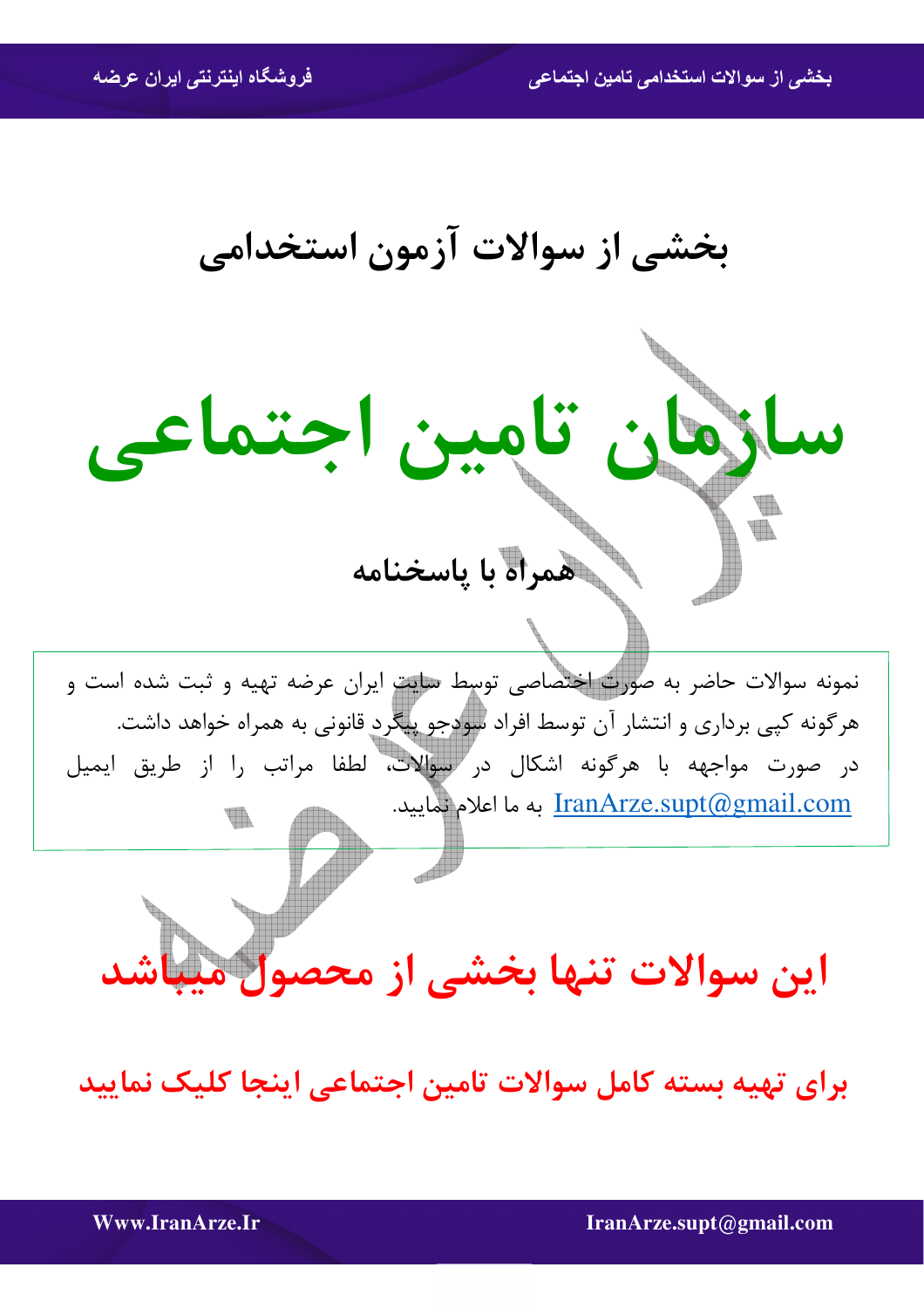## **بخشی از سوالات استخدامی تامين اجتماعی فروشگاه اينترنتی ايران عرضه**

| ۱- در طراحی یک فایل power point کدام مورد وضوح بشتری دارد؟ (Www.lranArze.lr) |                                         |
|------------------------------------------------------------------------------|-----------------------------------------|
| (فناوری اطلاعات و مهارت های هفتگانه I.C.D.L - سازمان تامین اجتماعی - سال ۹۴) |                                         |
| ۲) نوشته های تاریک با پس زمینه روشن                                          | ۱) نوشته های روشن با پس زمینه های تاریک |
| ۴) نوشته های روشن با پس زمینه روشن                                           | ۳) نوشته های تاریک با پس زمینه تاریک    |

**باسخ صحيح : گزينه ٢** در طراحی پاورپوینت بهتر است از نوشتههای تاریک با پس زمینهای روشن استفاده شود تا وضوح بیش تری داشته باشد.



## این سوالات تنها بخشی از محصول میباشد

برای تهیه بسته کامل سوالات سازمان تامین اجتماعی اینجا کلیک نمایید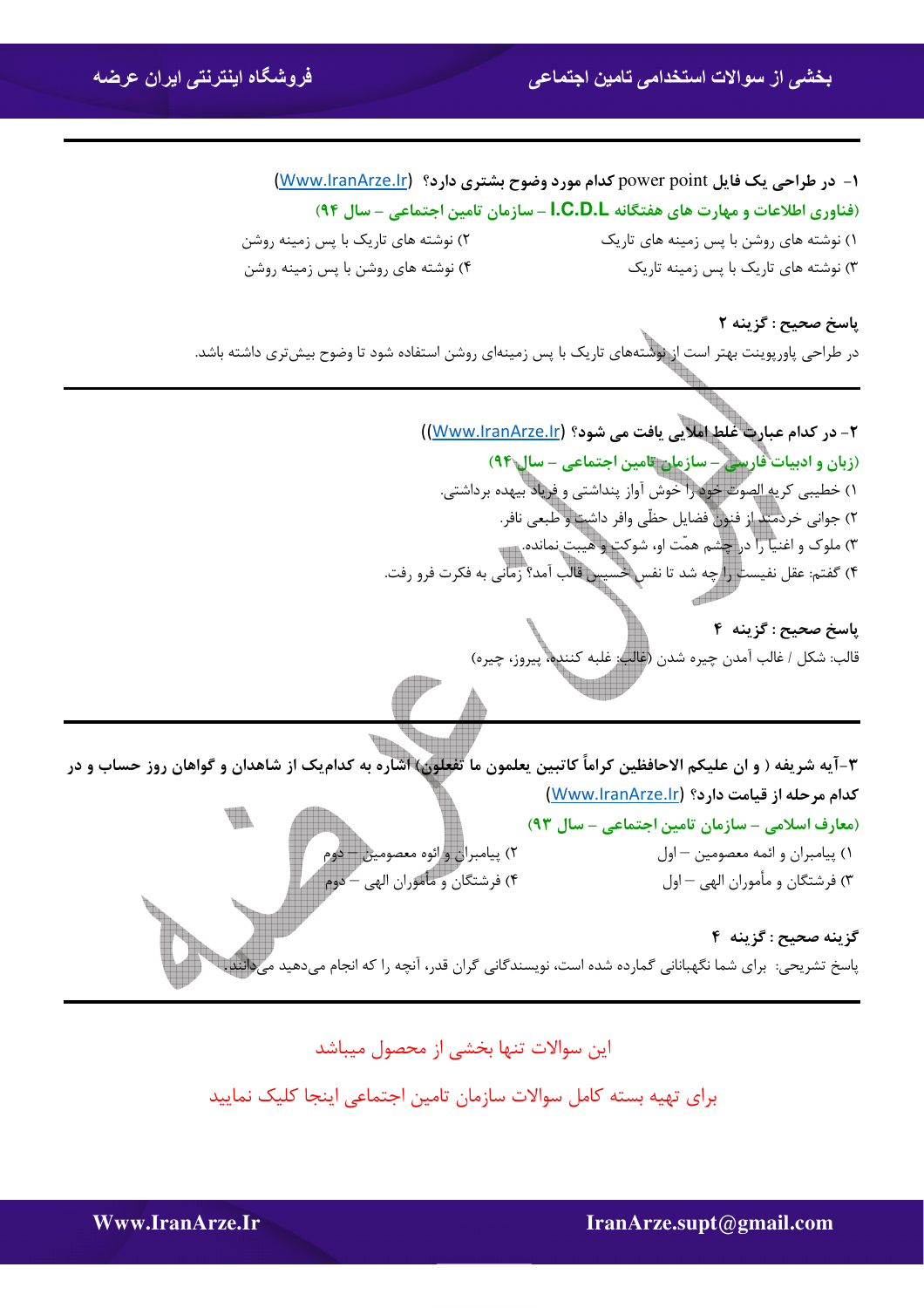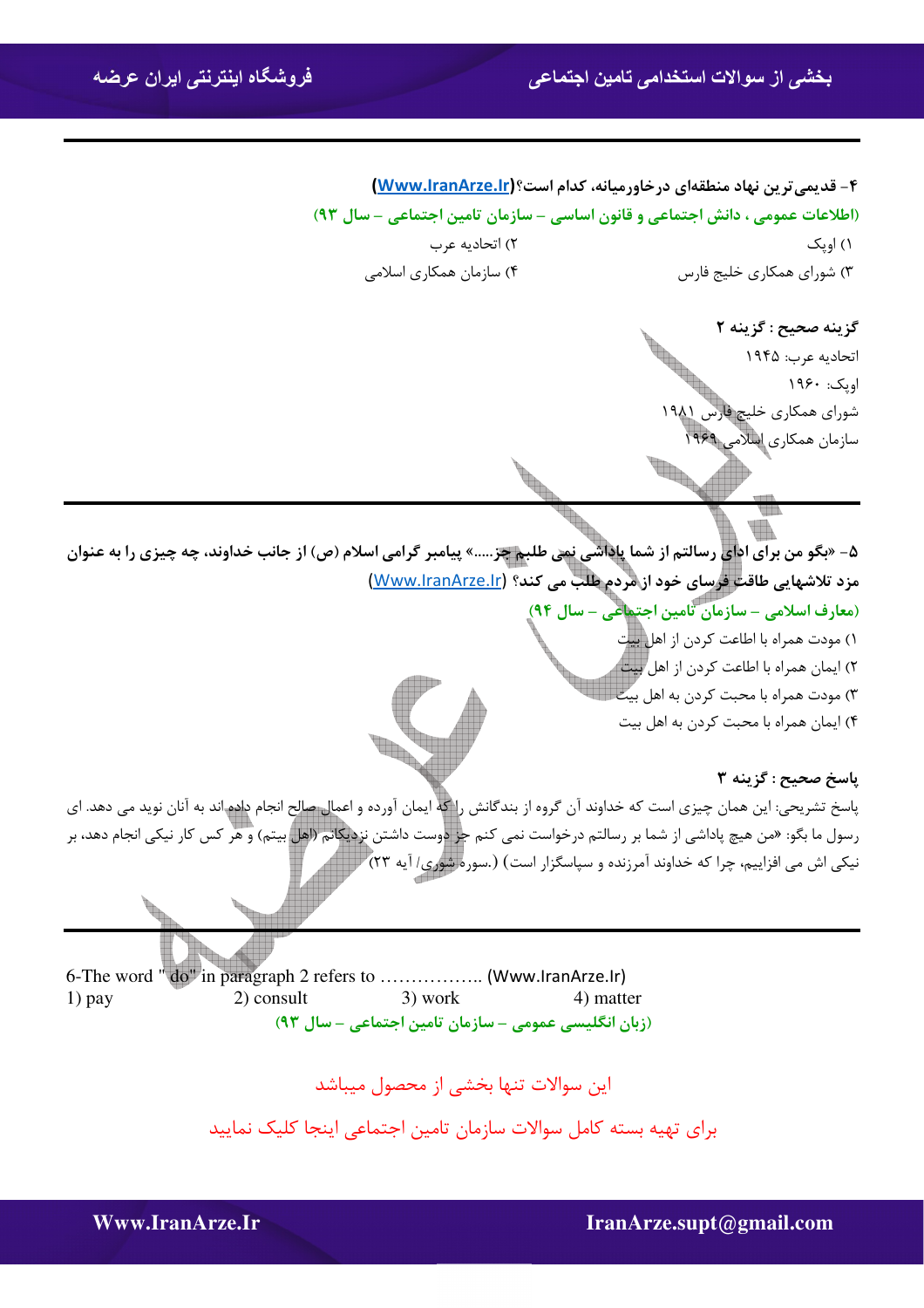## **بخشی از سوالات استخدامی تامين اجتماعی فروشگاه اينترنتی ايران عرضه**

 $\ldots$  کلمه  $\rm do''$  در یاراگراف ۲ اشاره دارد به  $\rm do''$ ۱- pay(حقوق) ۲- Consult(مشورتكردن) ۳- work (كاركردن) ۴- matter (اهميت داشتن) گزينه صحيح : گزينه ۴ اعتراضات کارمندان اگرچه جای تعجب نیست، اما کاملا اهمیت دارد. کلمه do نیز دقیقا به فعل قبل از خود، یعنی اهمیت داشتن اشاره دارد.



برای تهیه بسته کامل سوالات سازمان تامین اجتماعی اینجا کلیک نمایید